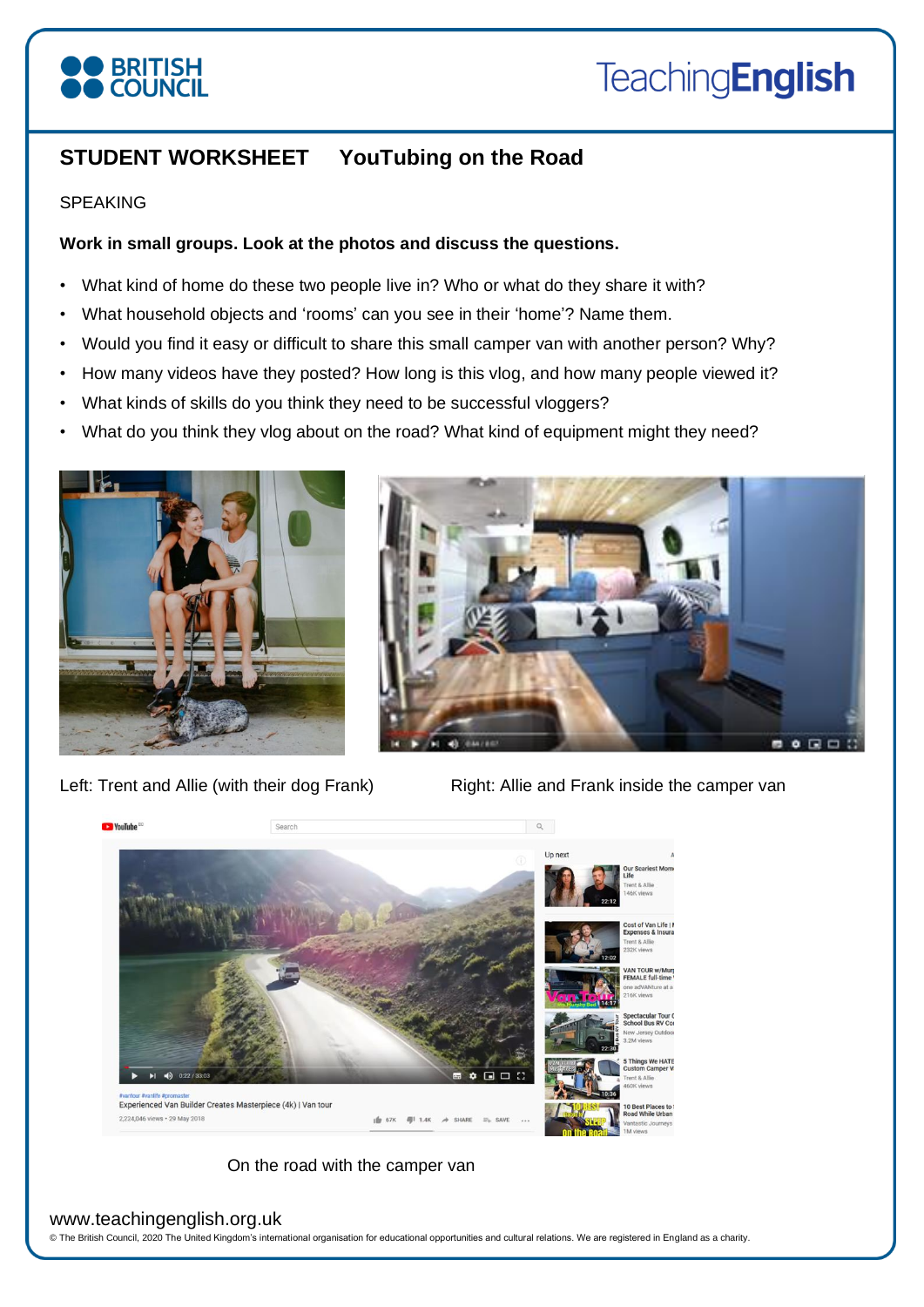

# **YouTubing on the Road**

**LISTENING** 

**TASK 1: Watch the beginning of the video (0:00–0:20). What do Trent and Allie tell us about themselves? Make notes.** 

# **TASK 2: Watch the rest of the video and answer the questions.**

Choices and decisions (0:20)

- 1. How many views did one of their first vlogs generate?
- 2. Where are they heading to now?

Working life (1:34)

- 3. How many vlogs do they post a week?
- 4. How many hours' work goes into a 10–15 minute vlog?
- 5. What equipment do they use?

Lifestyle and experiences (2:58)

- 6. How often do they fall out while sharing the small camper van together?
- 7. What have they enjoyed most about the journey?

Success at YouTubing (4:21)

- 8. What advice do they give to people who are interested in vlogging/YouTubing?
- A special moment (5:00)
- 9. Why was Allie feeling grumpy that morning? How was Trent feeling?

10. Where did Trent propose to Allie?

#### www.teachingenglish.org.uk

© The British Council, 2020 The United Kingdom's international organisation for educational opportunities and cultural relations. We are registered in England as a charity.